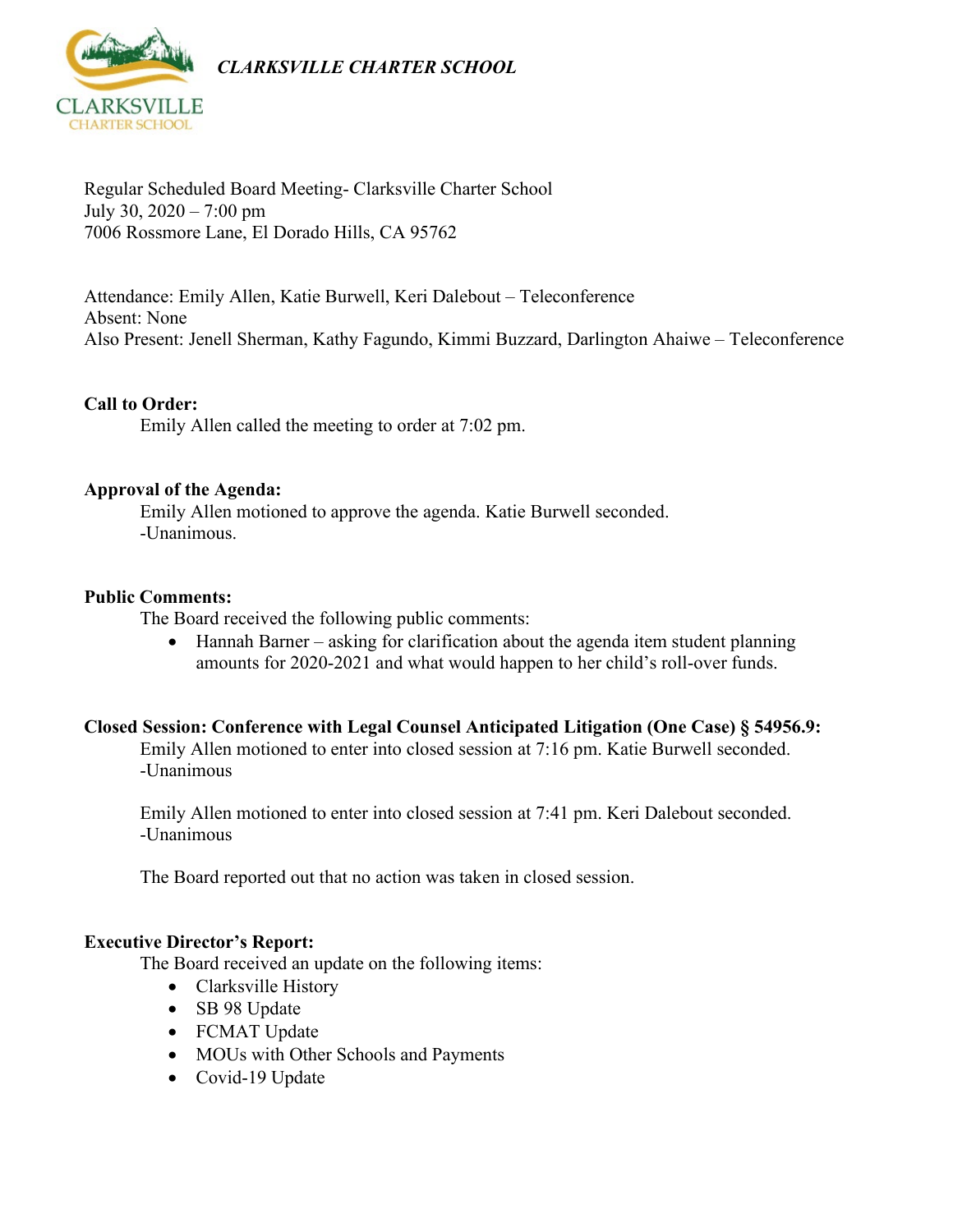

*CLARKSVILLE CHARTER SCHOOL*

# **Discussion and Potential Action on the June and July Board Meeting Minutes:**

Emily Allen motioned to approve the June and July Board Meeting Minutes. Katie Burwell seconded.

-Unanimous

#### **Discussion and Potential Action on the Multi-Employer Agreement:**

The Board received an update from Procopio about having a multi-employer agreement for the Executive Director. Procopio advised that a multi-employer agreement can cause more challenges and recommends that they Board utilize the MOU process.

### **Discussion and Potential Action on the Shared Employees MOU:**

The Board received an update from Procopio about the Shared Employee MOU draft that has been shared with the following Charter Schools: Lake View Charter School, Feather River Charter School, Winship Community School, Clarksville Charter School and the Cottonwood School.

#### **Discussion and Potential Action on the Organization Chart:**

Emily Allen motioned to approve the Organization Chart. Keri Dalebout seconded. -Unanimous

### **Discussion and Potential Action on the Distance Learning Plan:**

The Board received an update from staff around plans related to distance learning. This included compliance with the county regulations for Covid-19. Staff shared that they are working on drafting a waiver to allow families to choose in person services.

### **Discussion and Potential Action on the Revised 2020-2021 Budget:**

Emily Allen motioned to approve the Revised 2020-2021 Budget. Katie Burwell seconded. -Unanimous

### **Discussion and Potential Action on Extended Transitional Kindergarten for 2020-2021:**

Emily Allen motioned to approve the Kindergarten and Transitional Kindergarten Policy to remove extended Transitional Kindergarten for the 2020 - 2021. Keri Dalebout seconded. -Unanimous

# **Discussion and Potential Action on Student Planning Amounts (funding) for 2020-2021:**

Emily Allen motioned to approve the Student Planning Amounts for 2020 - 2021. Keri Dalebout seconded.

-Unanimous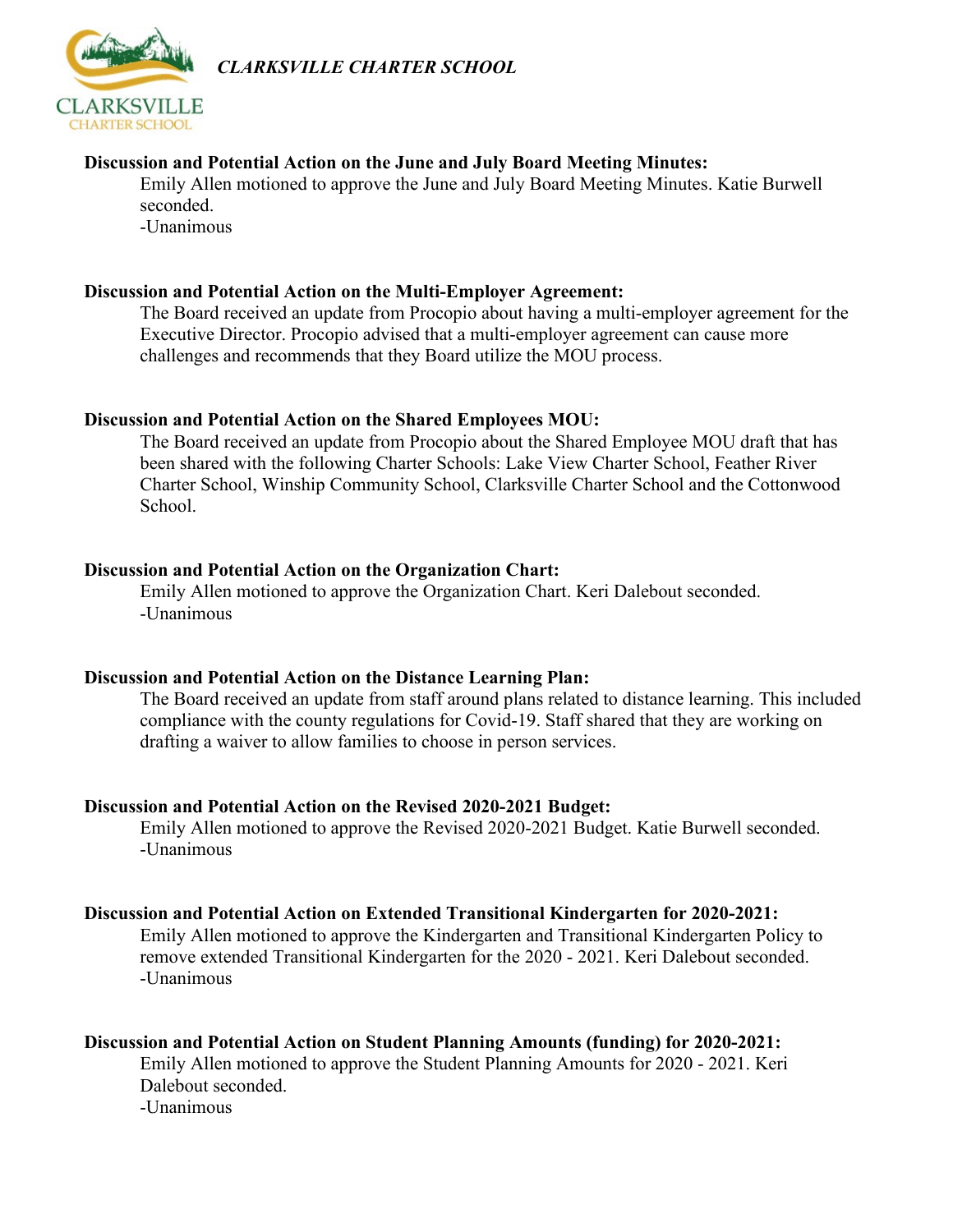

*CLARKSVILLE CHARTER SCHOOL*

#### **Discussion and Potential Action on Parent Student Handbook:**

Emily Allen motioned to approve the Parent Student Handbook. Katie Burwell seconded. -Unanimous

### **Discussion and Potential Action on the English Language Development Compliance Policy:**

Emily Allen motioned to approve the English Language Development Compliance Policy. Katie Burwell seconded.

-Unanimous

#### **Discussion on the Nomination and Appointment of Board Members:**

The Board received an update from staff on where they are in the process of reaching out to the Clarksville community for potential Board Member candidates. Staff shared that emails went out to all of the families, and that information has been posted on the school's website under updates. The staff outlined the timeline between the July and August Board meeting for the due dates for interested candidates, vetting of the interested candidates and interviews with the Adhoc Committee.

#### **Announcement of Next Regular Scheduled Board Meeting:**

The Board announced the next regular scheduled Board Meeting for August 27, 2020 at 7:00 pm.

#### **Adjournment:**

Emily Allen motioned to adjourn the meeting at 10:45 pm. Keri Dalebout seconded. -Unanimous

Prepared by: Bryanna Brossman

Noted by:

Katie Burwell (Sep 23, 2020 22:41 PDT) Kakia tike Bellwell

Board Secretary